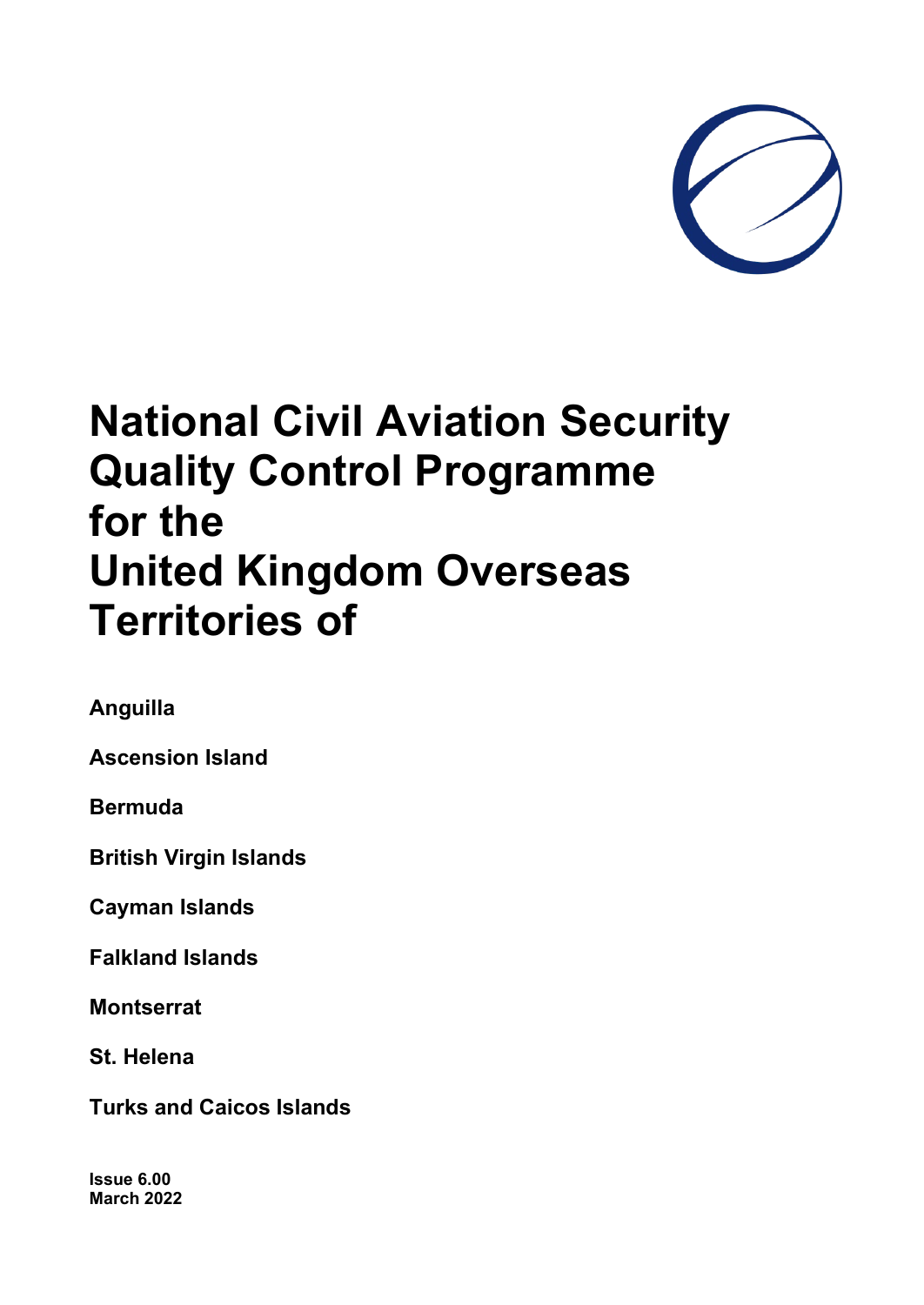THIS DOCUMENT IS UNCLASSIFIED

© Air Safety Support International Limited 2020

| <b>First Issue</b> | May 2015          |
|--------------------|-------------------|
| Second Issue       | January 2018      |
| Third issue        | October 2019      |
| Fourth issue       | <b>March 2020</b> |
| Fifth issue        | November 2020     |
| Sixth issue        | <b>March 2022</b> |
|                    |                   |

Enquiries regarding the content of this publication should be addressed to:

Air Safety Support International Floor 2, The Portland Building 25 High Street **Crawley** West Sussex RH10 1BG United Kingdom [www.airsafety.aero](http://www.airsafety.aero/)

 $\overline{\phantom{a}}$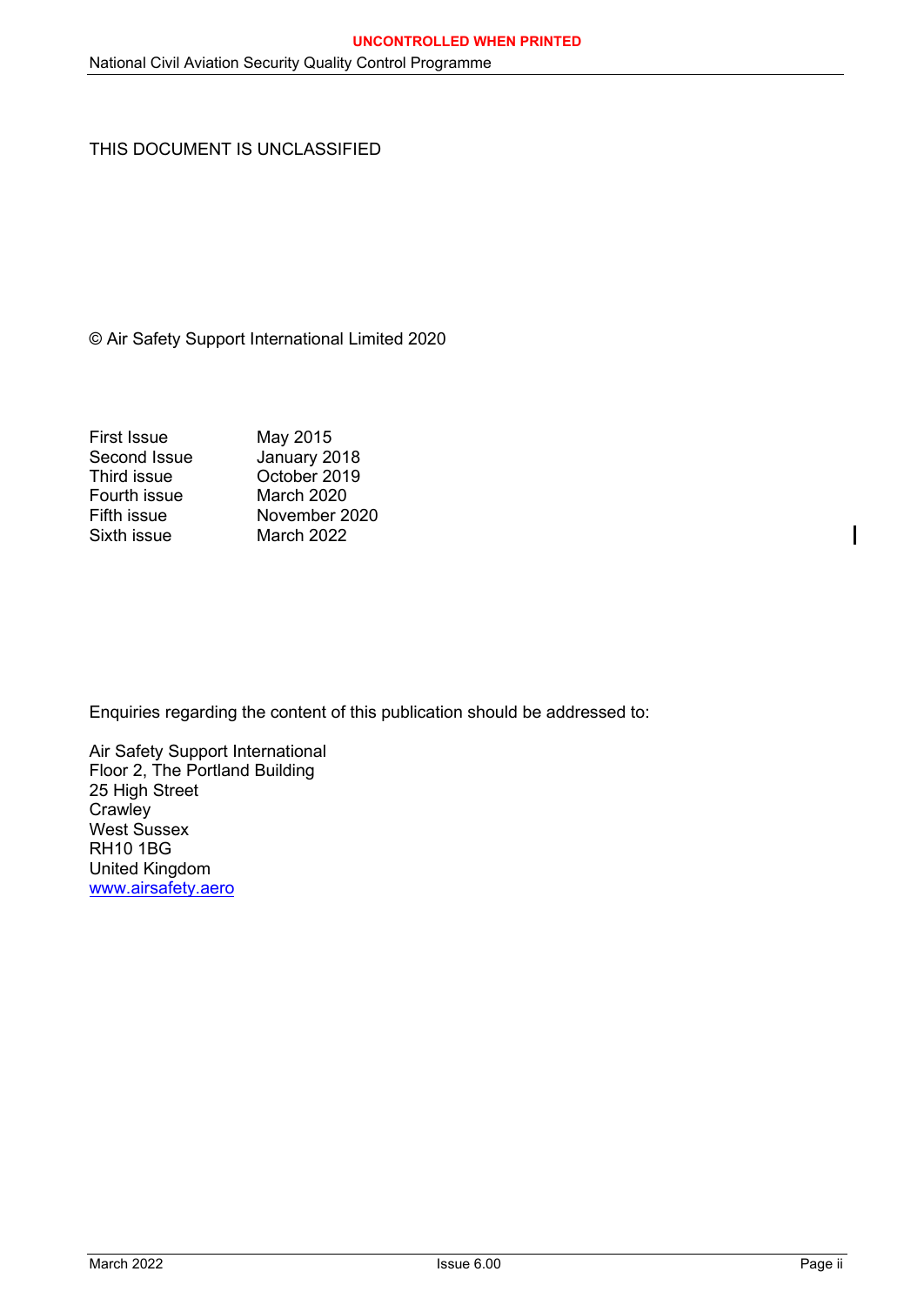# <span id="page-2-0"></span>**Revisions**

| <b>Issue</b>   | <b>Date</b>       | <b>Notes</b>                                                                                                                                                                                                                                                                                                                                                                              |
|----------------|-------------------|-------------------------------------------------------------------------------------------------------------------------------------------------------------------------------------------------------------------------------------------------------------------------------------------------------------------------------------------------------------------------------------------|
| <b>Issue 1</b> | May 2015          | • First issue.                                                                                                                                                                                                                                                                                                                                                                            |
| Issue 2        | January 2018      | Complete review.<br>$\bullet$<br>Revision to security classification requirements.<br>Update of ASSI address information.<br>$\bullet$                                                                                                                                                                                                                                                    |
| Issue 3        | October 2019      | Additions to responsibilities and methodologies.<br>$\bullet$<br>Revision to selection and training requirements for<br>$\bullet$<br>Inspectors.<br>Amendment to criteria used in determining the frequency<br>$\bullet$<br>and timing of audits and inspections.<br>Cross referral to ASSI internal Procedure 25A.<br>$\bullet$<br>Minor text amendments to improve clarity<br>$\bullet$ |
| Issue 4        | March 2020        | Removal of references to the EU and EU regulations.<br>$\bullet$<br>Inclusion of OTAR Part 179.<br>$\bullet$<br>Additional section regarding funding and resource.                                                                                                                                                                                                                        |
| Issue 5        | November 2020     | Inclusion of Ascension Island<br>$\bullet$<br>Adjustment of wording to differentiate between<br>$\bullet$<br>announced and unannounced assessment activities<br>Reference to security surveys removed.<br>$\bullet$                                                                                                                                                                       |
| Issue 6        | <b>March 2022</b> | Correction of terminology at A.2<br>٠<br>Inclusion of DfT and Governor responsibilities at A.4.<br>$\bullet$<br>Revised wording at A.4(c)<br>$\bullet$<br>Inclusion of vulnerability assessments at C.1(b)                                                                                                                                                                                |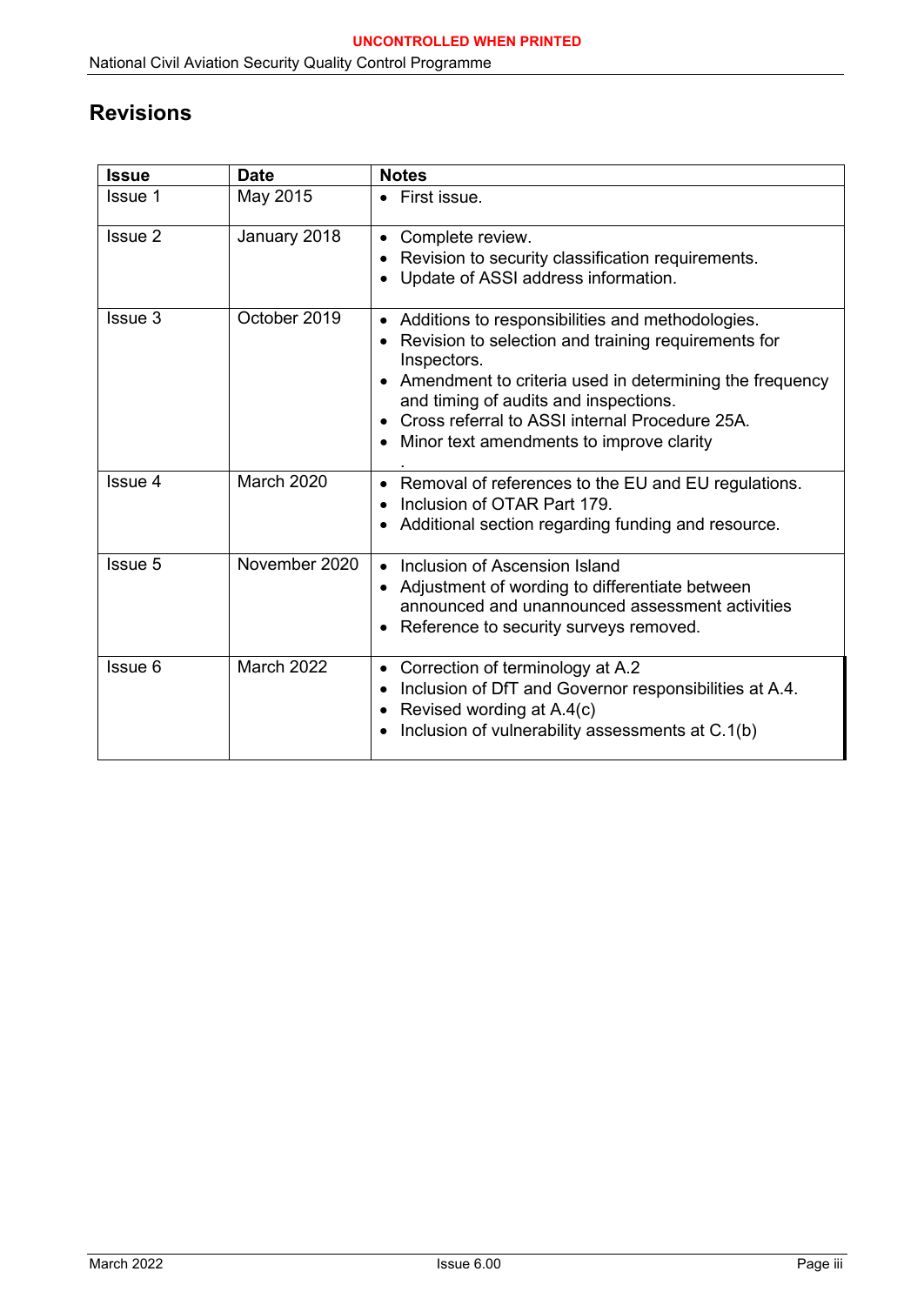# <span id="page-3-0"></span>**Foreword**

Annex 17 to the Chicago Convention (effective April 2017) sets the standards for a National Civil Aviation Security Quality Control Programme (NCASQCP), placing the responsibility on all contracting States to implement such a programme. For the purposes of the Convention, the Overseas Territories (OTs) are an integral part of the United Kingdom (UK). The UK has established legislation dealing with civil aviation in the OTs.

Within the UK OTs, the Governor is the appointed representative of the UK and has specific responsibilities for fulfilling the obligations of the UK as defined in the Convention on International Civil Aviation. In this regard, the Air Navigation (Overseas Territory) Order 2013 has been made and sets out the provisions to enable the UK to comply with the Convention on International Civil Aviation (the Convention) and, in particular, the Annexes to that Convention in the OTs.

Governors discharge their responsibilities through the designation of Air Safety Support International (ASSI) for Annex 17. ASSI aims to improve the effectiveness of regulatory and oversight programmes to support effective compliance with the requirements of Annex 17.

The nature of the civil aviation across the UK OTs varies in the type and scale of operations. Due to the differences geographically, there are many regional influences and relationships that differ from the UK; additionally, the OTs do not adopt UK aviation security regulations. Therefore, although the OTs form part of the overall UK NCASQCP, it is more practicable to devise a separate NCASQCP for the OTs to address the aviation security needs of their civil aviation. This document therefore describes the NCASQCP for Anguilla, Ascension Island, Bermuda, British Virgin Islands, Cayman Islands, Falkland Islands, Montserrat, St Helena and Turks and Caicos Islands.

ASSI's focus is on evolving and building a NCASQCP for the OTs which properly reflect Annex 17. I would welcome any comments on this document to be sent for my attention at [enquiries@airsafety.aero.](mailto:enquiries@airsafety.aero)

MPbayle

Maria Boyle **CEO** Air Safety Support International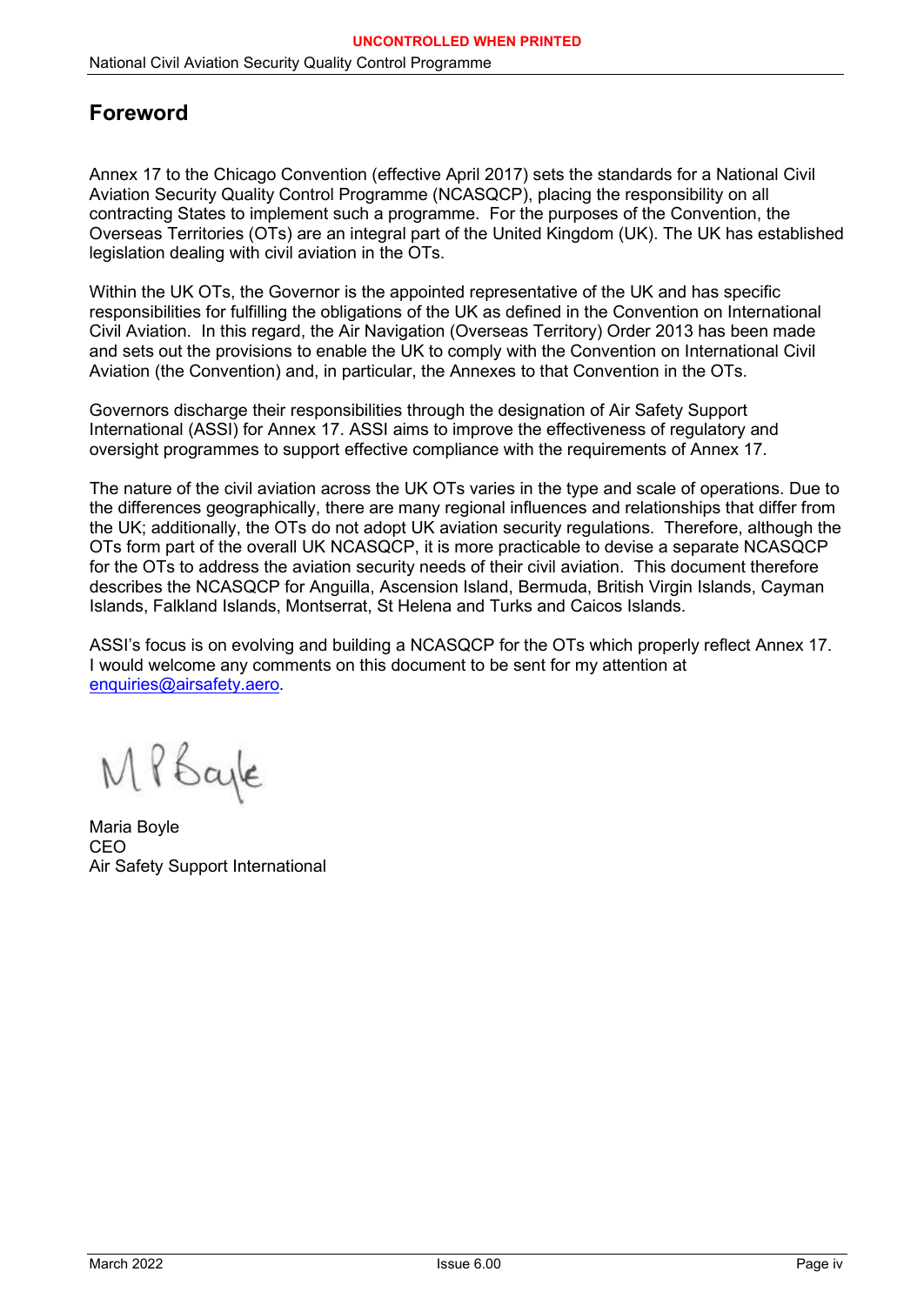National Civil Aviation Security Quality Control Programme

# <span id="page-4-0"></span>**Contents**

| A.        |                |  |
|-----------|----------------|--|
|           | 1.             |  |
|           | 2.             |  |
|           | 3.             |  |
|           | 4.             |  |
|           | 5 <sub>1</sub> |  |
| <b>B.</b> |                |  |
|           | 1.             |  |
|           | 2.             |  |
|           | 3.             |  |
|           | 4.             |  |
|           | 5.             |  |
|           | 6.             |  |
|           | 7.             |  |
|           | 8.             |  |
|           | 9.             |  |
| C.        |                |  |
|           | 1.             |  |
|           | 2.             |  |
|           | 3.             |  |
|           | 4.             |  |
|           | 5.             |  |
| D.        |                |  |
|           | 1.             |  |
|           | 2.             |  |
|           | 3.             |  |
|           | 4.             |  |
|           | 5.             |  |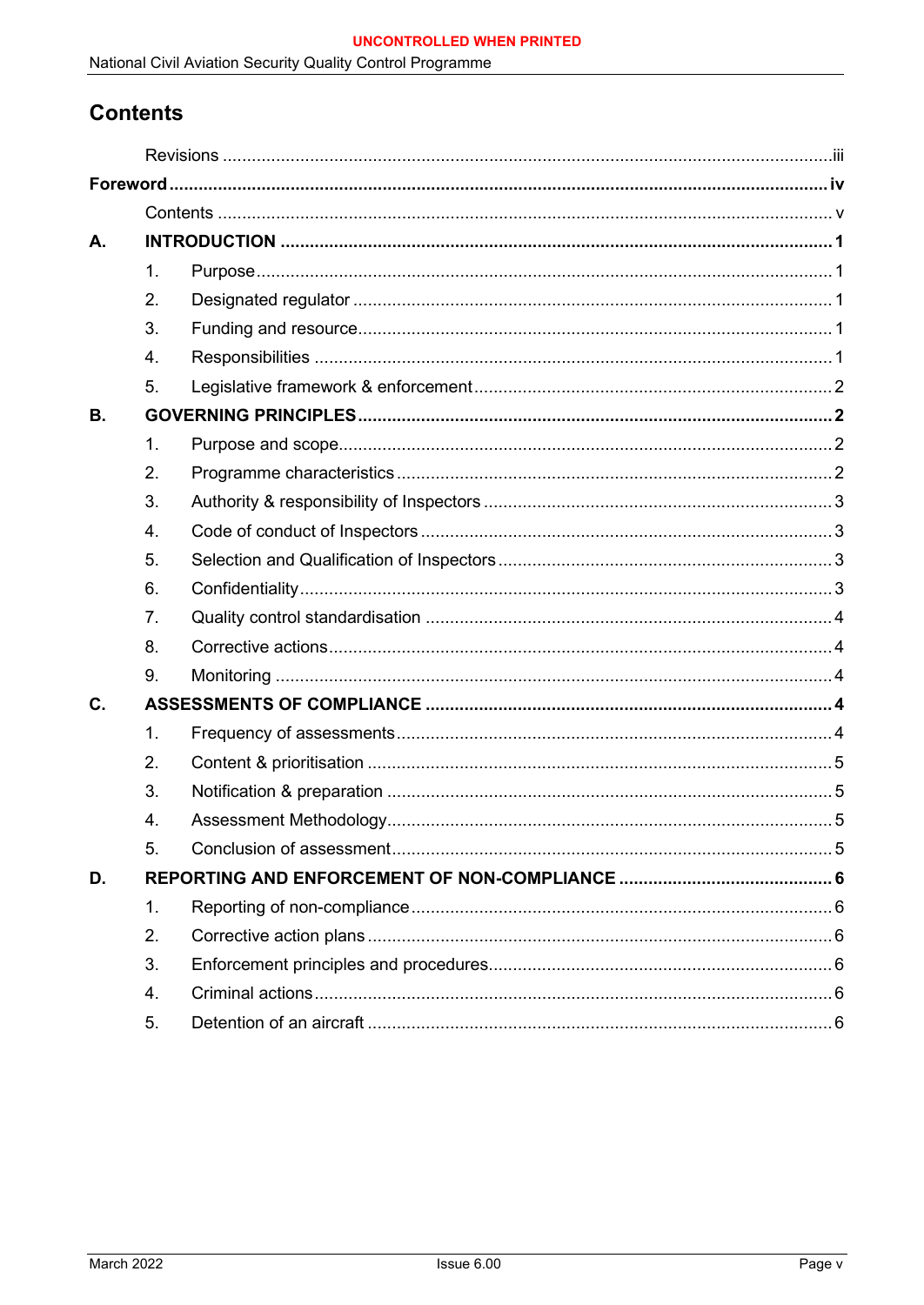# <span id="page-5-0"></span>**A. INTRODUCTION**

# <span id="page-5-1"></span>**1. Purpose**

This programme constitutes the National Civil Aviation Security Quality Control Programme (NCASQCP) for each of the UK Overseas Territories (OTs) listed below, in compliance with the requirements of ICAO Annex 17.

# <span id="page-5-2"></span>**2. Designated regulator**

- (a) The Secretary of State for Transport is the Appropriate Authority for aviation security in the OTs, as notified to the International Civil Aviation Organisation (ICAO).
- (b) Governors of the OTs are responsible for the effectiveness of aviation security regulation under the Air Navigation (Overseas Territories) Order 2013 ("the AN(OT)O") and the Aviation Security and Piracy (Overseas Territories) Order 2000 ("the ASP(OT)O").
- (c) The Secretary of State for Transport has directed and Governors have designated ASSI as the regulator of aviation security, including the conduct of quality control activities, in the following OTs:
	- **Anguilla** Ascension Island Bermuda British Virgin Islands Cayman Islands Falkland Islands **Montserrat** St. Helena Turks & Caicos Islands
- (d) The Governor of each Territory is responsible for the National Civil Aviation Security Committee and National Civil Aviation Security Programme (NCASP) for that Territory.

# <span id="page-5-3"></span>**3. Funding and resource**

DfT provides overall policy and strategy on aviation security, including tasking and funding for ASSI to meet policy objectives, as defined in the "Statement of responsibilities between the Department for Transport, Air Safety Support International and the Foreign and Commonwealth Office in respect of aviation security in the UK Overseas Territories".

DfT ensures that the funding and resource allocated to ASSI is sufficient to meet the task in respect of compliance activities.

## <span id="page-5-4"></span>**4. Responsibilities**

- (a) The quality control responsibilities of DfT include, but are not limited to:
	- (i) being informed on the effectiveness of aviation security measures and levels of compliance the OTs; and
	- (ii) ensuring changes to policy or regulation if compliance reports or other events suggest this is needed.
- (b) The quality control responsibilities of Governors include, but are not limited to:
	- (i) being informed on the effectiveness of aviation security measures and levels of compliance in the Territory; and
	- (ii) assist in influencing OT Governments, when requested by ASSI.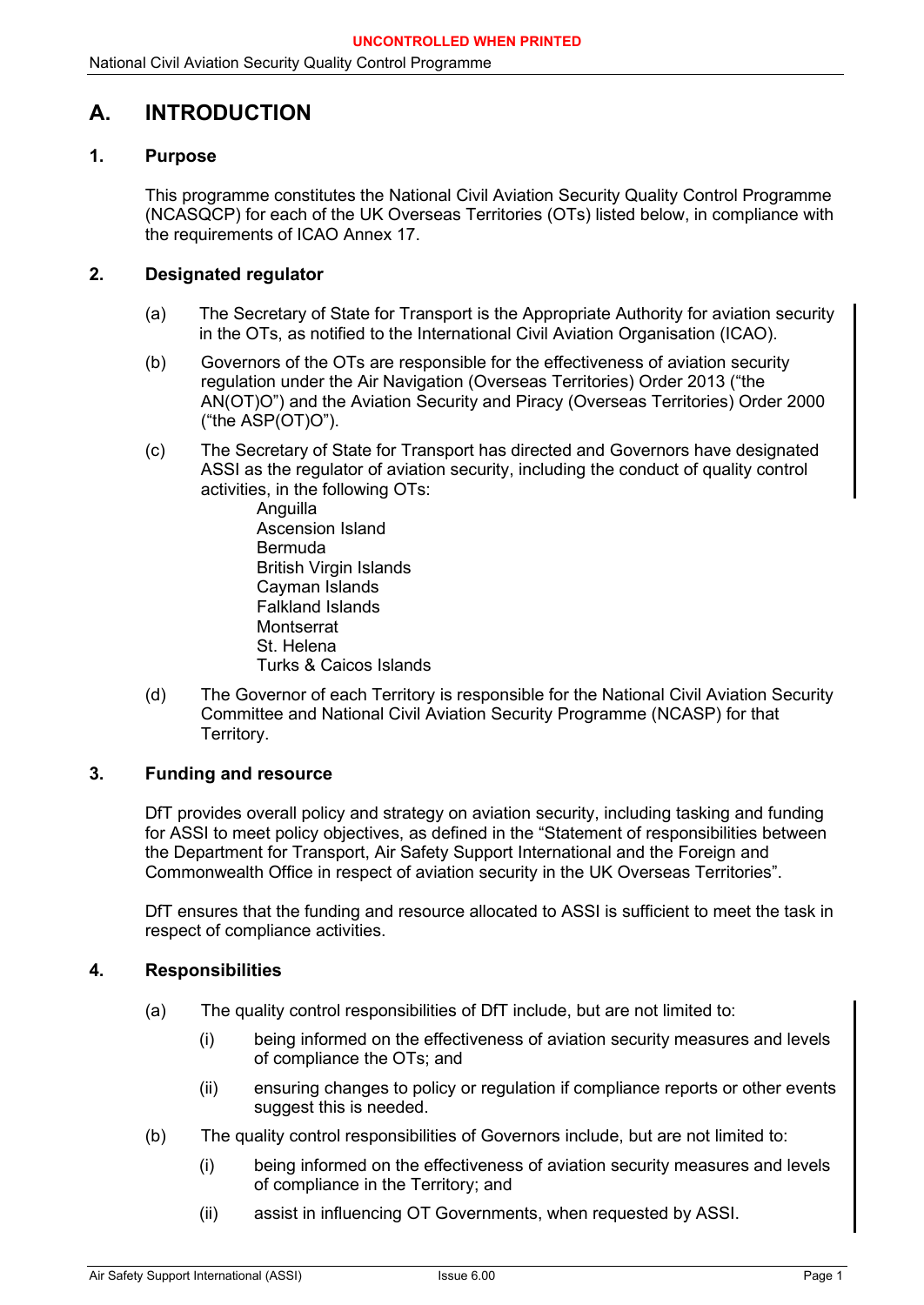- (c) The quality control responsibilities of ASSI include, but are not limited to:
	- (i) development, implementation and maintenance of the NCASQCP; and
	- (ii) monitoring the implementation and effectiveness of National Civil Aviation Security Programmes (NCASPs) and of the National Civil Aviation Security Training Programme (NCASTP), as implemented by airports, aircraft operators, regulated agents and other entities that perform aviation security functions; and
	- (iii) determining a programme of quality control activities based on risk assessment: and
	- (iv) identification of deficiencies and assessment of any proposed corrective actions; and
	- (v) liaising with OT Authorities to progress audit Findings or enforcement action, as necessary; and
	- (vi) taking appropriate enforcement actions, when necessary; and
	- (vi) submission of audit and performance reports to the National Civil Aviation Security Committees, the ASSI Board and DfT.
- (d) The responsibilities of and requirements applicable to airports, aircraft operators and regulated agents, in respect of security quality control, are detailed in Overseas Territories Aviation Requirements (OTARs). Compliance with these requirements will be monitored in accordance with this programme

## <span id="page-6-0"></span>**5. Legislative framework & enforcement**

Aviation Security is regulated under the AN(OT)O, the ASP(OT)O and OTARs, in particular OTAR Parts 178 and 179 which in turn reference ICAO Doc 8973. This legislative framework underpins ASSI's audit and inspection programme and provides the enforcement tools available to regulate.

# <span id="page-6-1"></span>**B. GOVERNING PRINCIPLES**

# <span id="page-6-2"></span>**1. Purpose and scope**

- (a) A fundamental component of a State's civil aviation security system is the effective implementation of quality control measures, i.e. the surveillance techniques and activities used to assess the State's civil aviation security system and, whenever required, to resolve identified deficiencies.
- (b) All entities with aviation security responsibilities will be subjected to monitoring activities, including foreign aircraft operators operating from airports within the OTs, to check their compliance with the requirements and with NCASPs.

## <span id="page-6-3"></span>**2. Programme characteristics**

The quality control measures in this programme are designed to:

- (a) be fair, reliable and impartial, in order to encourage cooperation from those being monitored and to ensure that the results are accepted and any corrective actions implemented effectively;
- (b) cover all aspects of the NCASPs, including the organisation of national security systems and the security measures in place for aircraft and airport operators;
- (c) cover different types of activities to determine the overall level of compliance with national requirements and to evaluate security needs in different areas;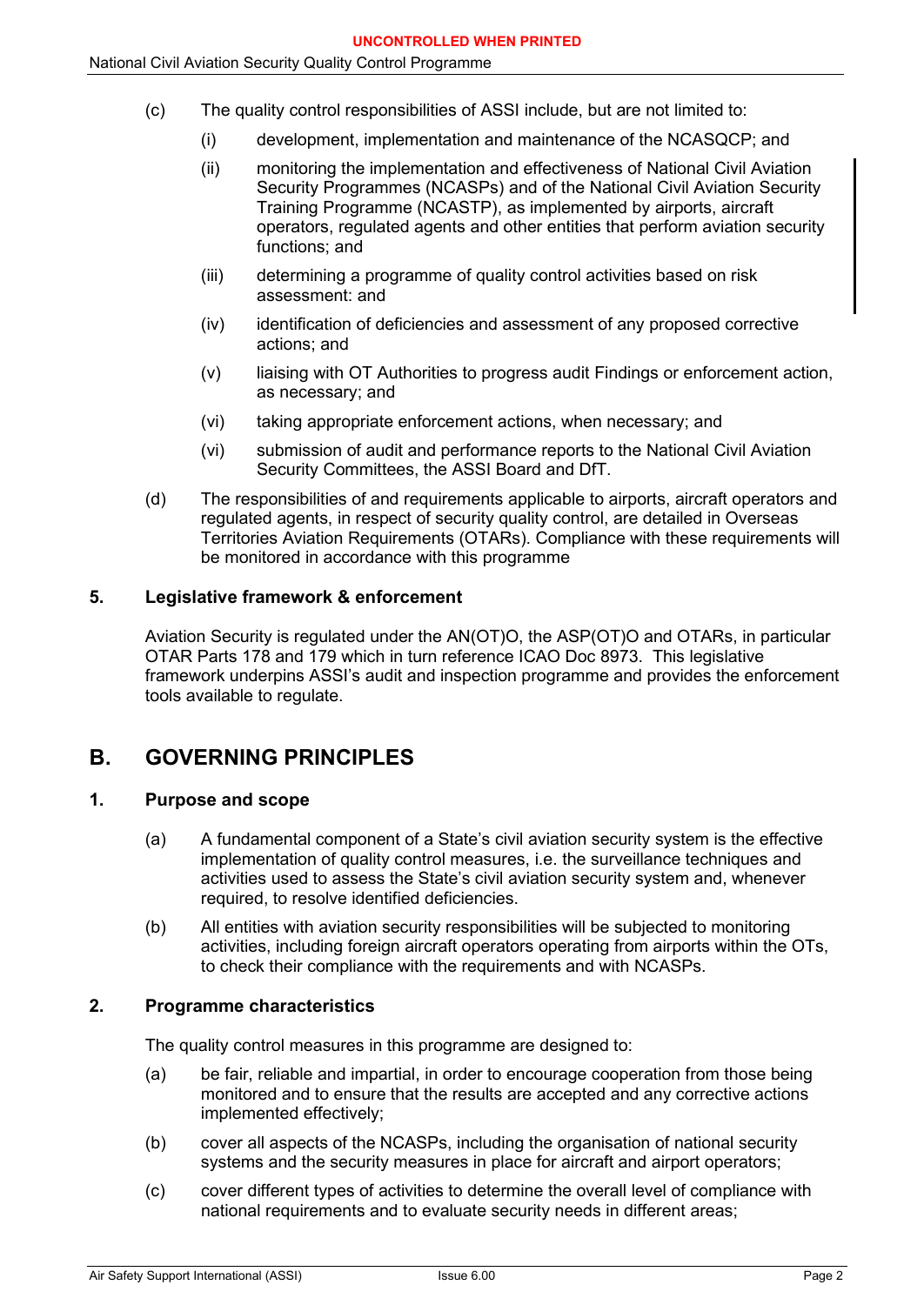(d) follow a standardised and consistent approach to build credibility and win the respect of all parties.

# <span id="page-7-0"></span>**3. Authority & responsibility of Inspectors**

- (a) The powers to inspect are given under the AN(OT)O and the ASP(OT)O.
- (b) Individual inspectors are authorised to carry out their duties through ASSI's competency and authorisation processes.

# <span id="page-7-1"></span>**4. Code of conduct of Inspectors**

ASSI's inspection activity is conducted in accordance with the ASSI management system.

## <span id="page-7-2"></span>**5. Selection and Qualification of Inspectors**

- (a) ASSI aviation security inspectors are selected against a set of experience and qualification criteria that are contained in a detailed job requirements statement.
- (b) Inspectors are required to have successfully completed the ICAO Aviation Security National Inspectors course and ASSI's initial and on-the-job training programme to meet the required competencies before being authorised. Technical knowledge and expertise are maintained over time through a defined programme of recurrent and specialist training.
- (c) On occasion, ASSI may brief a non-security Inspector or specialist to gather information in respect of aviation security at a specific location. In this event the briefing and de-briefing will be provided by an aviation security Inspector.

# <span id="page-7-3"></span>**6. Confidentiality**

(a) General

ASSI Inspectors are required to maintain strict confidentiality with respect to the information gathered during their monitoring activities.

(b) Media requests

Inspectors, may not, under any circumstances provide a comment or statement to the media in respect of inspection activities or security deficiencies. Any such requests for comment will be directed to ASSI's CEO.

(c) Public release – enforcement action

Enforcement action is subject to an escalation process (see Part D) and, where the subject entity holds a certificate or approval issued by an OTAA, the public release of information regarding enforcement action will be coordinated with the relevant DCA where applicable.

(d) Control of inspection & enforcement records

Information and records concerning aviation security inspections, deficiencies and enforcement action may be security-sensitive as they may reveal weaknesses in the security system. All such information and records will be classified and handled in accordance with sub-paragraph (e).

(e) Handling of security sensitive information

Any information that is considered to be security-sensitive will be assigned a security classification of 'OFFICIAL – SENSITIVE'. Handling will be in accordance with UK Government guidelines, including transmission only by secure email system.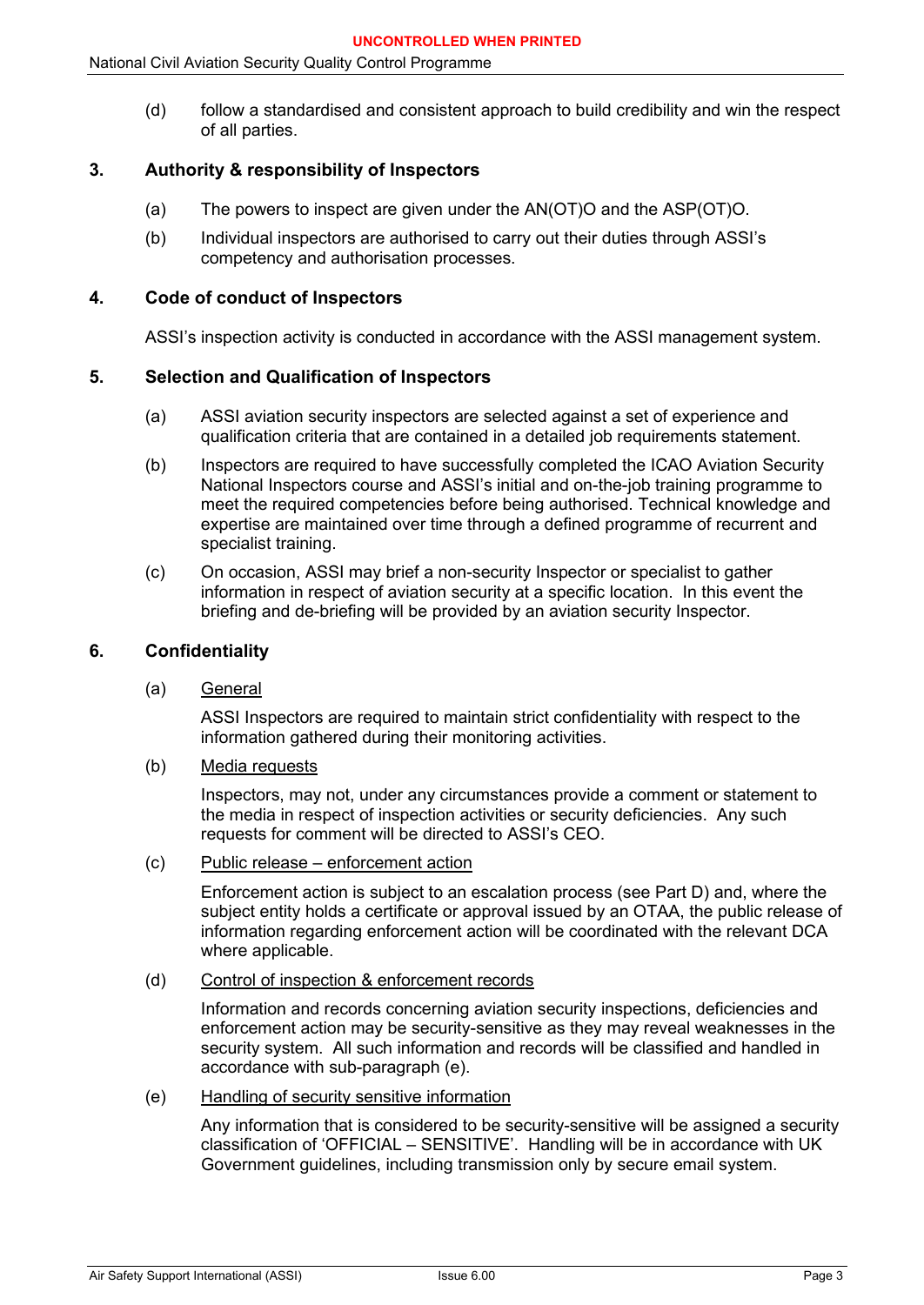#### <span id="page-8-0"></span>**7. Quality control standardisation**

- (a) Inspectors are required to apply a standardised procedure (ASSI Procedure 25A Regulatory Audit Planning and Management) in respect of the planning, preparation and performance of monitoring activities. Inspectors are required to apply consistent procedures concerning the content and dissemination of reports and any recommended corrective actions.
- (b) ASSI Procedure 25A ensures that data, which is gathered in a systematic and standardised way, is collated, analysed and disseminated promptly for follow-up action. Information on the level of compliance by Airports and Aircraft operators and other entities is used in defining priorities and identifying trends.

#### <span id="page-8-1"></span>**8. Corrective actions**

Documented deficiencies require corrective actions to be taken as quickly as possible.

Certain deficiencies may preclude immediate resolution, in which case an action plan and implementation time frame is established with the airport or aircraft operator concerned.

## <span id="page-8-2"></span>**9. Monitoring**

Details of all findings and associated corrective actions are recorded in the Centrik database which enables tracking of progress through to closure. Regular reviews are conducted by the ASSI Regulatory Team and compliance activity reports are submitted to the ASSI Board.

# <span id="page-8-3"></span>**C. ASSESSMENTS OF COMPLIANCE**

#### <span id="page-8-4"></span>**1. Frequency of assessments**

- (a) The ASSI Regulatory Manager is responsible for the management, scheduling and implementation of assessment activities.
- (b) Currently aviation security assessments are carried out though several different types of activity:
	- (i) review of documentary evidence
	- (ii) inspections
	- (iii) audits
	- (iv) tests
	- (v) vulnerability assessments

A mixture of announced and unannounced activities is carried out.

- (c) The frequency and timing of assessment activities are determined by the following factors:
	- (i) national and local threat assessments;
	- (ii) changing threat situation and emerging needs;
	- (iii) changes to regulatory requirements
	- (iv) the nature and extent of operations, including:
		- destinations served
		- frequency and volume of aircraft operations
		- volume of cargo, mail and catering
		- presence of high-risk flights;
	- (vi) significant change e.g. new facilities, operations or destinations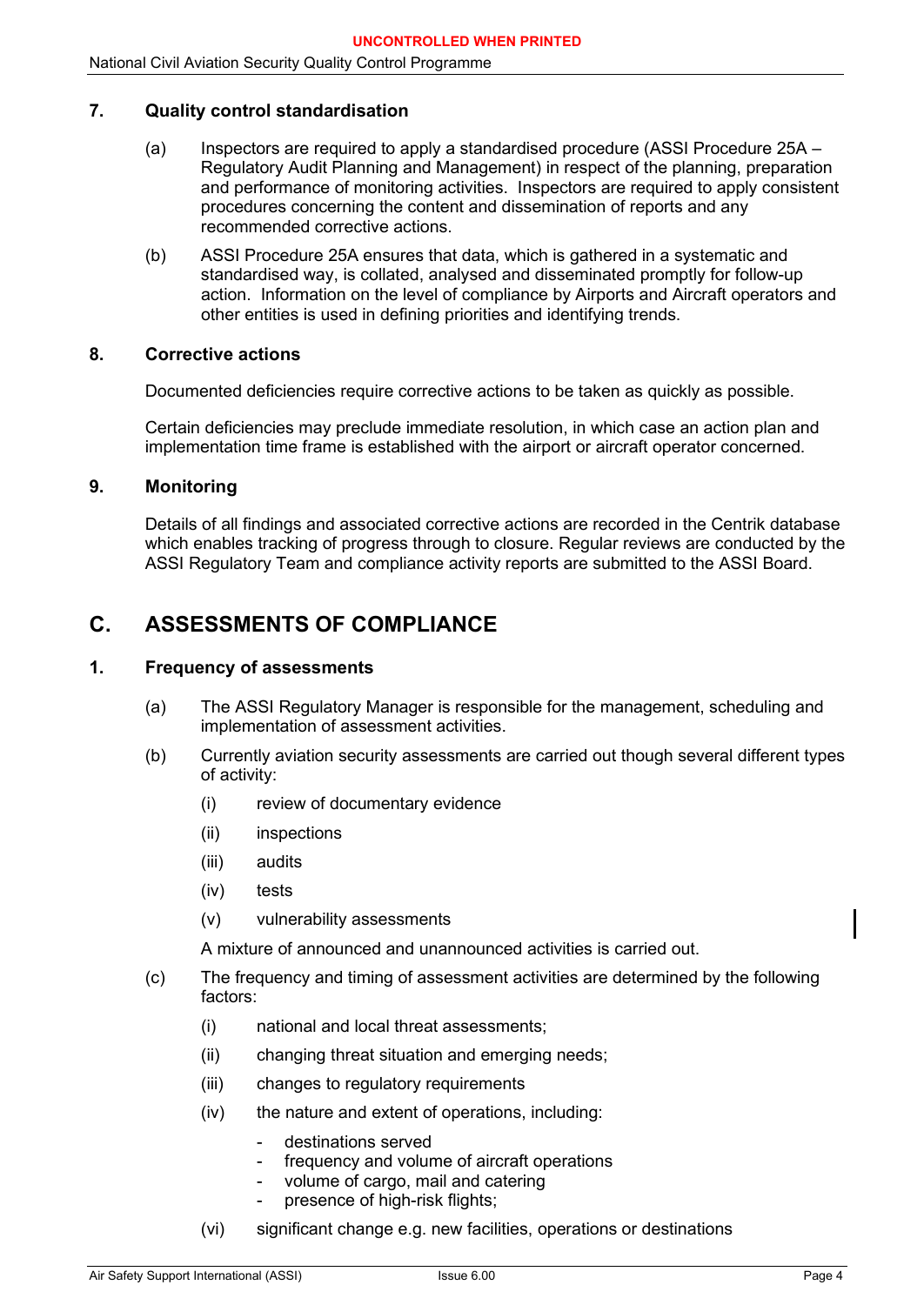- (vii) the results of previous audits;
- (vii) internal QA activity and results;
- (viii) corrective action plan follow-up activity;
- (ix) reported incidents or deficiencies (including confidential reports);
- (x) request from UK DfT, Governor, airport or aircraft operator.
- (d) The frequency of planned activities, both announced an unannounced, is agreed by the Chief Operating Officer (COO) annually but may change according to circumstances.

# <span id="page-9-0"></span>**2. Content & prioritisation**

- (a) The intention of the programme is that all aspects of the implementation of airport and aircraft operator security programmes should be assessed at appropriate intervals. The content of each assessment is decided based on the factors listed at 1(b) & 1(c) above and additionally on:
	- (i) global priorities as determined by ICAO
	- (ii) UK priorities as determined by UK DfT
	- (iii) local priorities as determined by the Governor or National Civil Aviation Security Committee.
- (b) The content of announced assessments is normally pre-notified to airports and aircraft operators.

# <span id="page-9-1"></span>**3. Notification & preparation**

- (a) Unless there is specific reason to do otherwise, the dates of announced assessments will be agreed in advance with airports and aircraft operators in order to ensure that the necessary managers and personnel are available. These will be notified to the Governor and DCA as appropriate.
- (b) Pre-audit documentation, questionnaire and schedule will be sent to the parties concerned a minimum of 14 days in advance of the audit.

## <span id="page-9-2"></span>**4. Assessment Methodology**

- (a) Before the assessment begins the relevant airport or aircraft operator manager will be briefed on the planned content and conduct of the assessment. They will be informed of any specific cooperation or access that is needed.
- (b) Assessments are conducted using ICAO methodology as contained in the ICAO Security Audit Reference Manual, Doc.9807 Guidance for Auditors, and the ASSI management system.
- (c) Notes, observations and photographs gathered during assessments are compiled in standardised format and stored securely. These are not shared with the airport or aircraft operator unless incorporated into the written assessment report.

## <span id="page-9-3"></span>**5. Conclusion of assessment**

- (a) At the conclusion of an assessment a verbal de-brief is provided to the relevant manager of the airport or aircraft operator. This verbal debrief may include instructions to take immediate corrective actions in the event that a serious deficiency has been found. Where the organisation in question holds a certificate or approval issued by an OTAA, the DCA will be debriefed.
- (b) A written report and findings will be securely transmitted to the airport or aircraft operator within ten working days of completion of the audit.